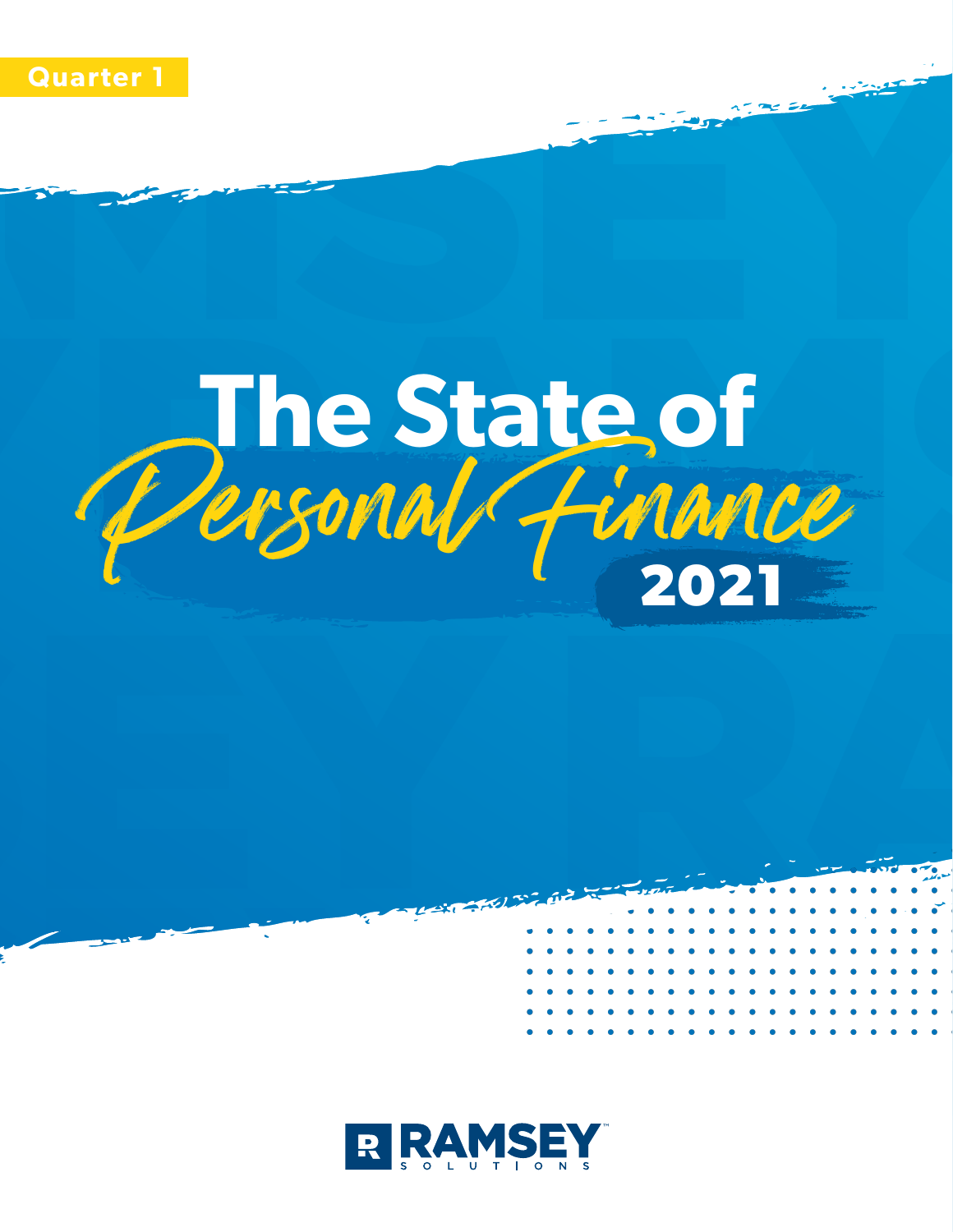## **The State of Personal Finance 2021 Q1**

In March of 2020, America shut down in response to COVID-19, a global pandemic on a scale none of us had ever seen, and most of us had never imagined. The effects are still present in all areas of life, including finances. Thirty-four percent (34%) of Americans don't believe they'll recover from the financial setback of the pandemic, with those in debt more likely to doubt ever bouncing back.

Stress, worry, fear—Americans feel a range of emotions when it comes to money. In fact, they report personal finances and money as their number one cause of significant stress. Yet Americans are still forward-thinking, ranking retirement savings as their number one financial goal. And despite the past year, the majority of Americans (79%) are hopeful about their personal finances in the year ahead.

#### **Personal Finances and Money Stress**

In the last month, Americans ranked personal finances and money as the number one thing causing them significant stress. In fact, 43% of Americans worry about their finances daily, and 34% lose sleep over their personal finances. Nearly half (47%) of Americans are always worried they'll have an emergency they can't afford. Millennials are the most concerned here—64% of this age group reports feeling this way.



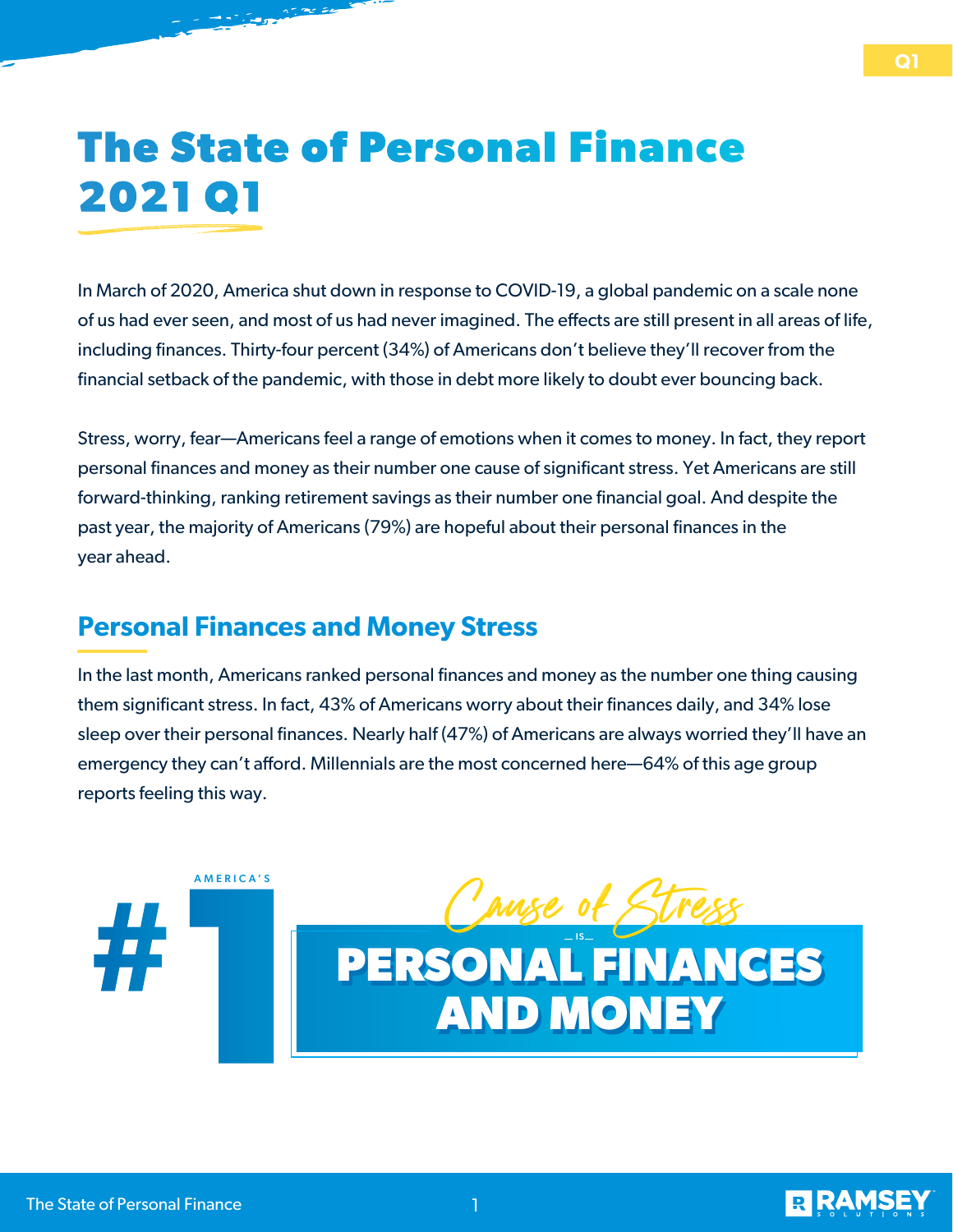#### **Pandemic Effects on Personal Finance**

The global pandemic impacted all areas of life across the country. Money was no different. When asked to compare their current personal finances to this time last year, nearly a quarter (23%) of Americans say they are worse off.

Breaking those down demographically, we see only 19% of males and a higher 27% of females say they are financially worse off this year compared to last. Also, those who are self-employed (29%) are more likely to say their financial situation is worse than those with full-time employment (17%).

On the other end, 30% of Americans report being better off than this time last year. Of those with a graduate degree, 41% say their personal finances are better off now than last year, compared to 37% of those with a bachelor's and 24% of those with a high school diploma or GED. Also, more Americans who say their financial situation is better now than last year are also debt-free: 42% compared to 36% who have consumer debt.

Thirty-four percent (34%) of Americans don't believe they'll recover from the financial setback of the pandemic. Those in debt are more likely to feel this way. Forty-two percent (42%) of Americans with consumer debt say the pandemic has been a financial setback they don't believe they can come back from, compared to only 27% of those who are consumer debt-free.

### **How Americans Used Their Last Stimulus Check**

Of those who have received a stimulus check in the last year, 41% used it to pay for necessities like food and bills, while 38% saved the money. Those without consumer debt (45%) were more likely to save the stimulus money than those with debt (31%). On the other side, those with debt (47%) were more likely to spend the money on necessities than those who are debt-free (34%).

> **47%** of Americans **with consumer debt** spent their stimulus check on **necessities like food and bills**, compared to **34% of Americans without debt.**

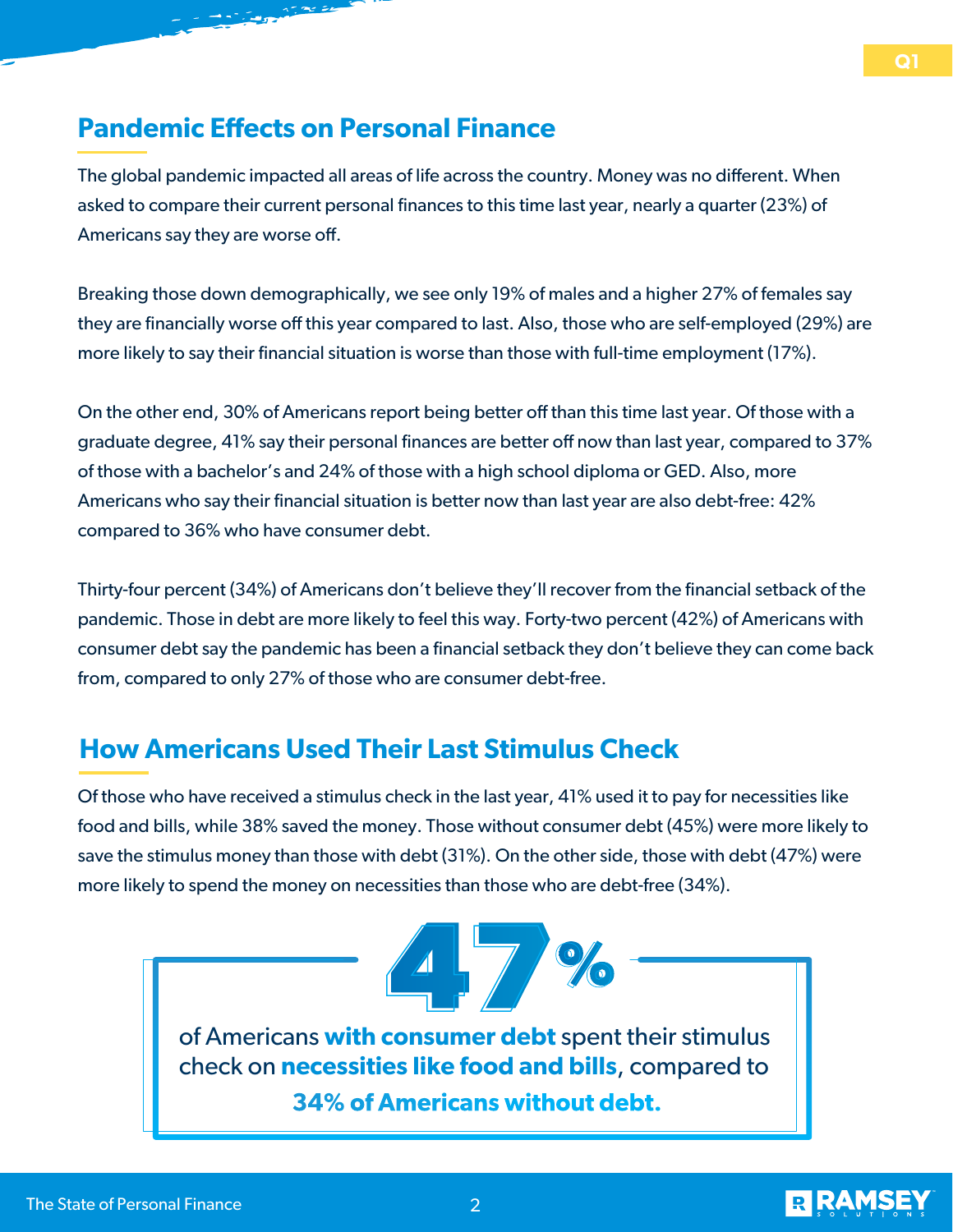#### **Current American Credit Card Statistics**

Eight in 10 Americans have a credit card. Most of those have one to two cards, and half use one regularly. Among those using credit cards, four in 10 carry a balance and are racking up interest.

What's the main motivation for using this type of debt? One in four say they use credit cards to cover expenses they can't cover with cash. Yet despite their aim at a sense of security, one in five Americans with a credit card have maxed out a card in the last month.

The Federal Reserve reports that 77% of American households have at least some type of debt.  $\rm{Our}$ research shows one in four Americans with debt are in collections for at least one of their debts. The generation most affected by both of these money problems? Millennials. Forty percent (40%) of millennials who have a credit card have maxed one out in the last month, and half of millennials with debt have at least one in collections.





#### **The Emotional Effects of Debt on Americans**

This study has already shown some effects of debt on Americans, but now we'll look deeper into the emotional impact it can bring. Americans with consumer debt (44%) are nearly twice as likely to lose sleep because of their personal finances than those who are consumer debt-free (24%). More than half (54%) of Americans with consumer debt worry daily about their finances, compared to only onethird of Americans who are consumer debt-free.

<sup>1</sup> Federal Reserve, 2020.

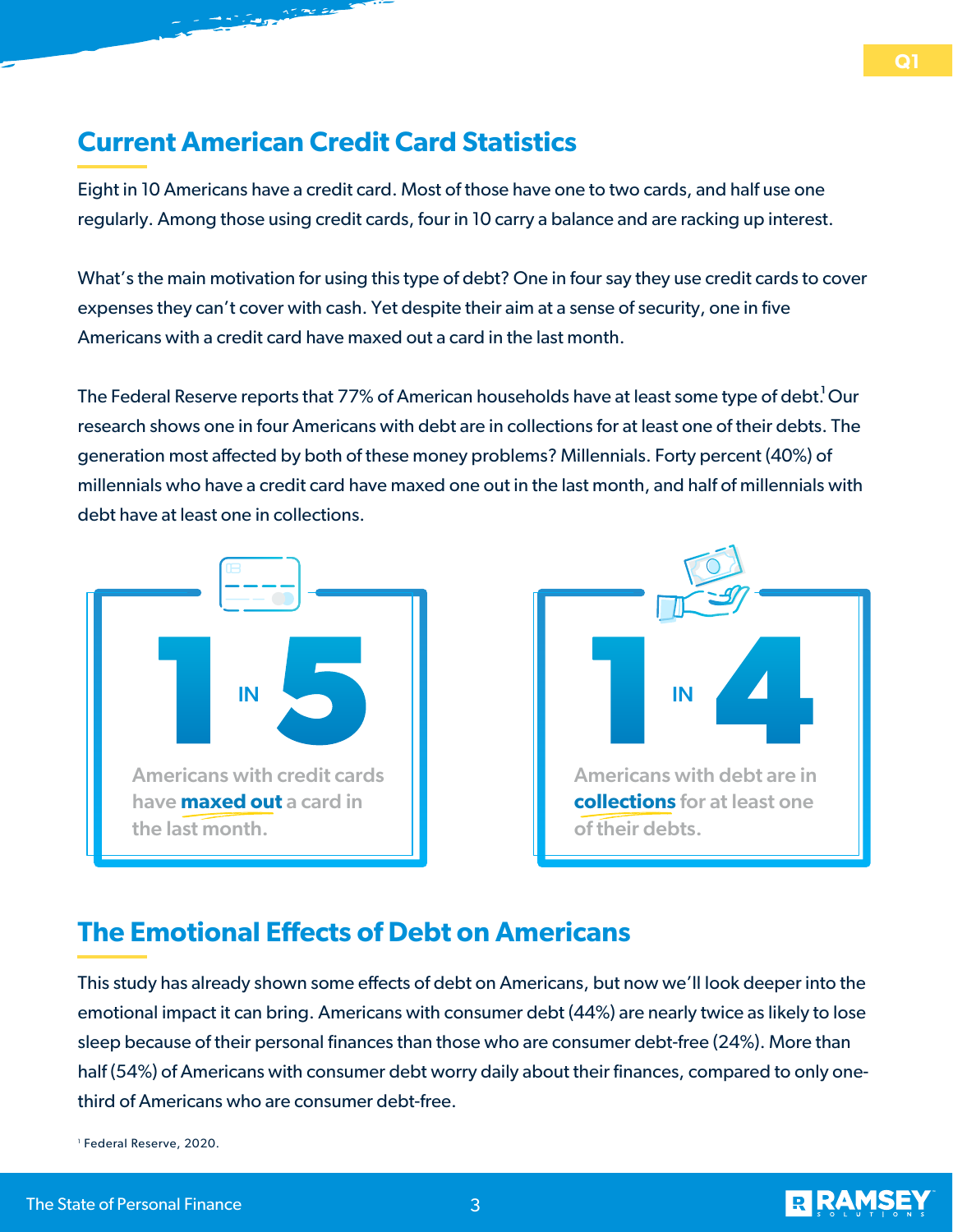Less than one-quarter (23%) of Americans with debt rate their mental health as great, compared to 34% of Americans who are consumer debt-free. Also, those with consumer debt are twice as likely to say they often feel unsatisfied (16% vs. 8%) as well as worried (25% vs. 13%). They're also more likely to say they often feel stressed (25% vs. 15%).



#### PERCENTAGE OF AMERICANS WHO SAY THEY OFTEN FELT THE FOLLOWING IN THE LAST MONTH:

#### **Personal Finance and Student Loan Debt**

Intended as a tool to provide better and further career opportunities, student loans ofen lead to a sense of regret and feeling stuck. Over half (53%) of those who took out student loans to pay for school say they regret doing so. In an even more striking find, 43% of those who took out student loans regret going to college *altogether*.

Those we surveyed feel ill-informed on alternative options to covering college costs. In fact, 71% of those who took out student loans to pay for school say they wish they'd been better educated about debt before taking it on.

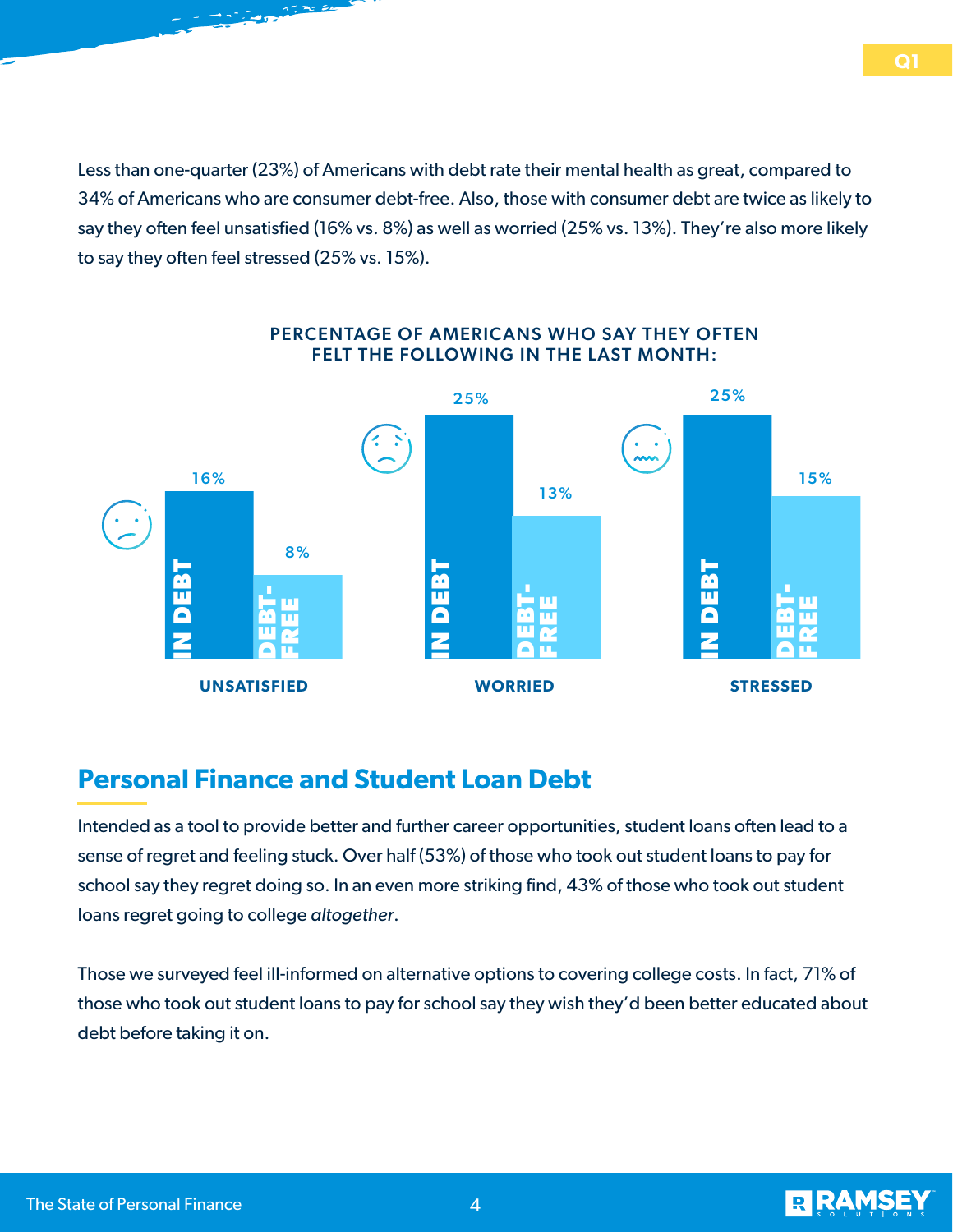Many Americans feel held back by the burden of their student loans. Nearly half (47%) of those who used student loans to pay for school say they've delayed other things they want to do in their lives such as buying a home, getting married, or having a child—because of their student loan debt.



#### **Budgeting Habits in America**

Afer a year of intense financial stress and uncertainty, six in 10 Americans still don't create a monthly budget to manage their finances. However, of the 40% who are budgeting, more than one-third just started budgeting in the last year. Why do Americans begin budgeting in general? Many reasons, including wanting to increase savings and wealth (26%), wanting to get their spending under control (21%), and wanting to pay off debt (17%).

Budgeting has benefits beyond financial management. Budgeters are more likely to say they often feel hopeful (44%) compared to those who don't budget (34%). Also, 64% of monthly budgeters are currently saving for retirement, compared to only 52% of those who don't budget.

### **Pandemic Trends in Spending**

As a result of COVID, 22% of Americans cut out expenses to save money, 14% started saving for emergencies, and 13% delayed a major expense they'd planned.

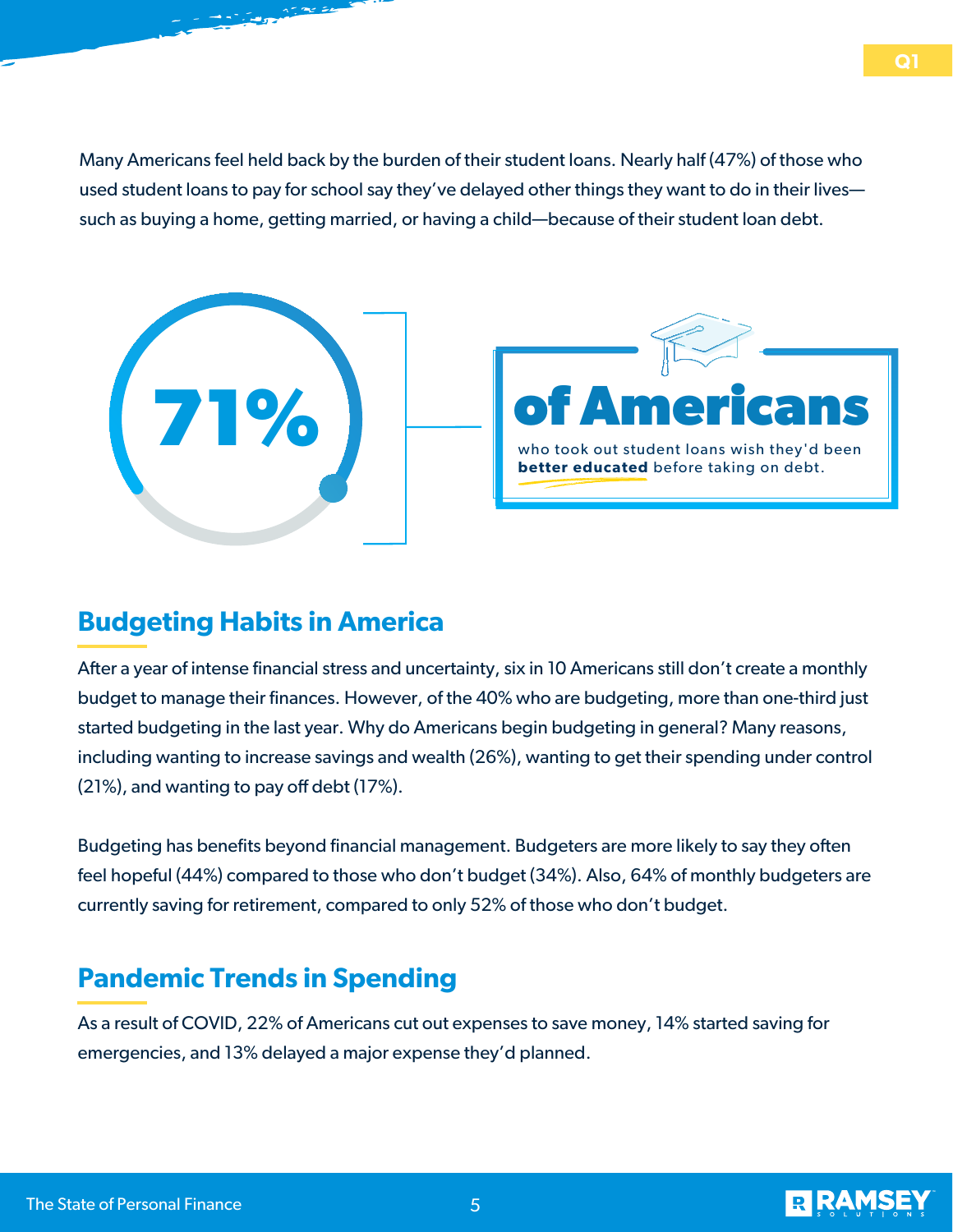What do current spending trends look like? Overall, Americans are spending less than last year across several major budget categories. More than half (52%) of Americans are spending less on eating out, 49% are spending less on entertainment, and 49% are spending less on travel. Groceries is the only category where the spending trend went up more than down. Thirty-one percent (31%) of Americans say they spent more last year on groceries, while only 19% said they spent less.



#### **Retirement and Investment Trends**

The top two financial goals Americans have are related to short-term and long-term savings, with saving more money in the bank ranking as number two and retirement ranking as number one.

Though investing is a top goal, 42% of Americans aren't currently saving for retirement, and over half (56%) of Americans feel behind on their retirement savings goals. Across generations, the percentage of those saving for retirement is fairly close: 60% of millennials, 61% of Gen X, and 59%

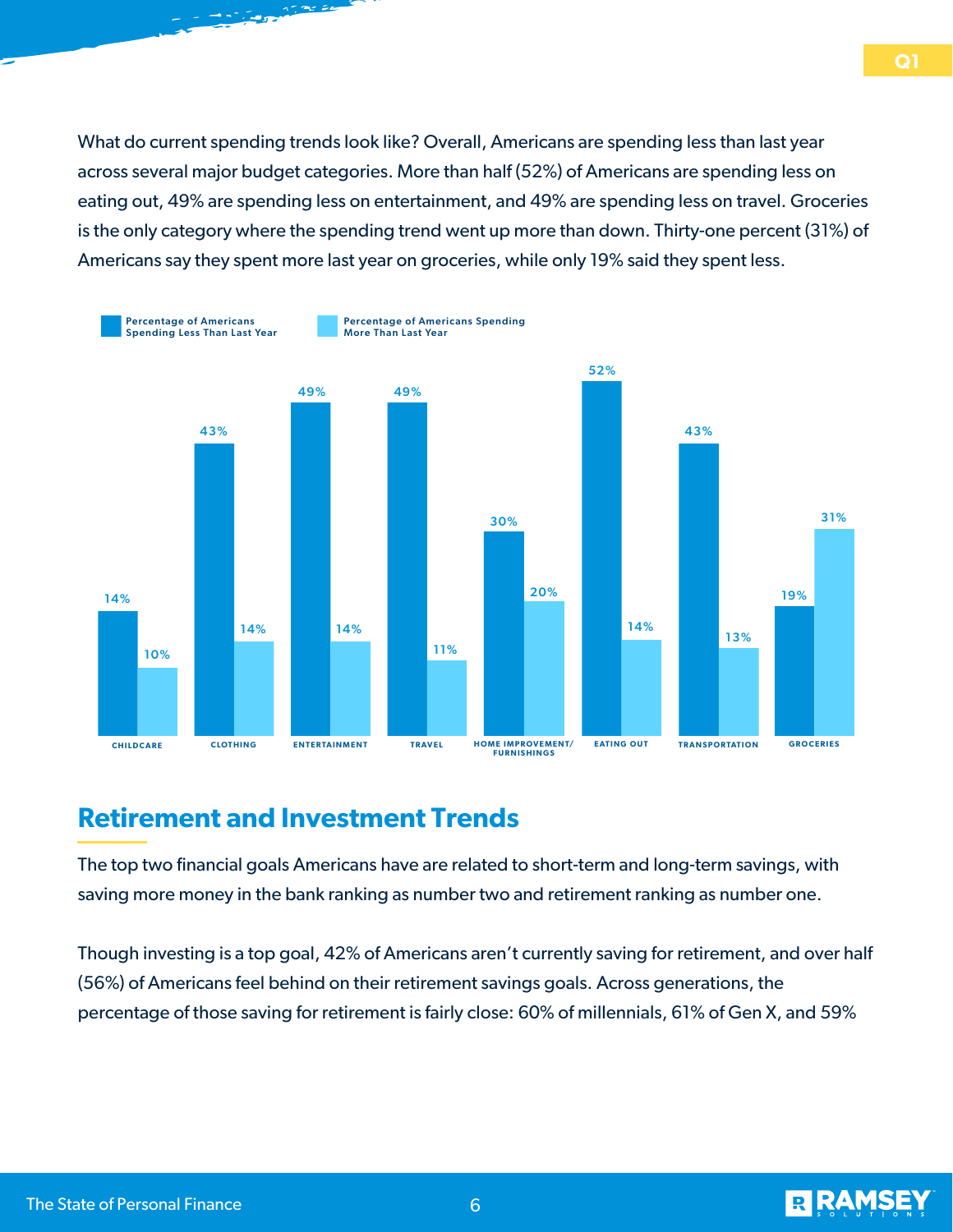of baby boomers. Those with a graduate degree are the most likely to be currently saving for retirement (75%), as are those with a household income of \$100K+ (80%). In fact, only 33% of those with a household income under \$55K are saving for retirement.

Another notable discrepancy in retirement savings is across gender: 63% of males and 50% of females are saving for retirement.

Despite the buzz, very few people are putting money into these newer, unproven investment vehicles like cryptocurrency and NFTs (nonfungible tokens). In fact, only 4% have invested in cryptocurrency and 1% in NFTs.

#### **Personal Finances and Hope for the Future**

The year behind us brought setbacks, stress and instability. However, in the last month, 45% of Americans say they've often felt grateful, and 43% say they've often felt happiness. Though they may currently feel held back by their financial situation, eight in 10 Americans with debt do believe they can become debt-free.

Seven in 10 Americans say the ability to win with money is within their control—that it is more dependent on their personal habits rather than their external circumstances. And nearly eight out of 10 Americans (79%) are hopeful about their personal finances in the year ahead. This indicates most Americans have hope in their financial future and believe their habits and actions will be what brings the results they need with money.